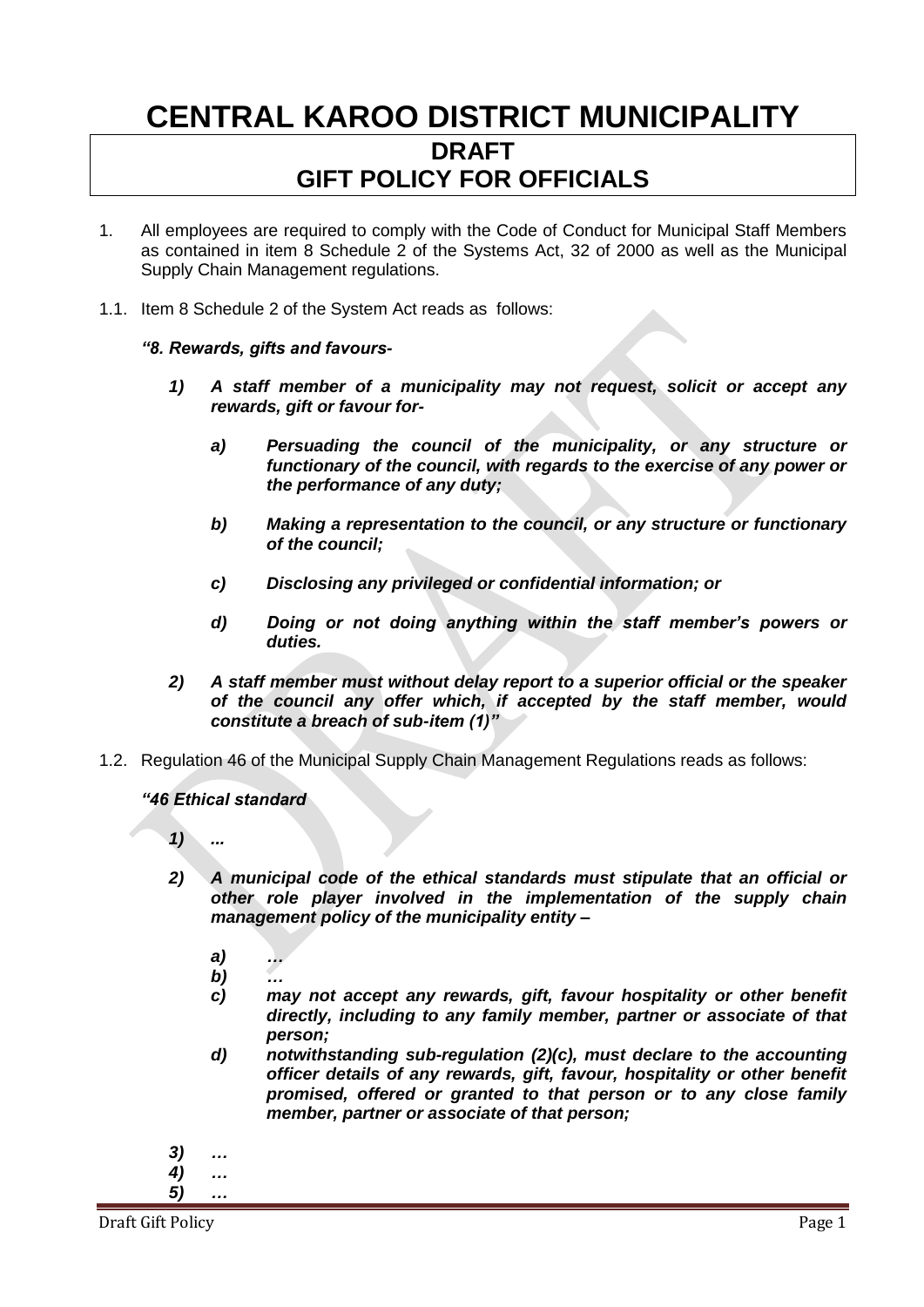- *6) Sub-regulation (2)) (c), does not apply to gifts less than R350 in value."*
- 1.3. Regulation 47 of the Municipal Supply Chain Manager Regulations reads as follows:

*"47 Inducements, rewards, gifts and favours to municipalities, municipal entities, officials and other role players*

- *1) No person who is a provider or prospective provider of goods or services to a municipality or municipality entity, or a recipient of goods disposed or to be disposed of by a municipality or municipal entity, may either directly or through a representative or intermediary promise or offer or grant –*
	- *a) Any inducement or reward to the municipality or municipal entity for or in connection with the award of a contract; or*
	- *b) Any reward, gift, favour or hospitality to –*
		- *i) Any official of the municipality or municipal entity; or*
		- *ii) any other role player involved in the implementation of the supply chain management policy of the municipality or municipal entity.*
- *2) The accounting officer of a municipality or municipal entity must promptly report any alleged contravention of sub-regulation (1) to National Treasury for consideration whether the offending person, and any representative or intermediary through which such person is alleged to have acted, should be listed in the National Treasury's database of person prohibited from doing business with the public sector.*
- *3) Sub-regulation (1) does not apply to gifts less than R350 in value."*
- 2. Receipt of gifts in any of the following scenarios would prima facie be viewed as breach of Item 8 of Schedule 2 of the Systems Act: and item 47 of the Municipal Supply Chain Management regulations.
	- Tenders
	- Contracts
	- Provider and prospective providers as well as receivers and prospective receivers of goods in terms of actions that are clearly enacted to avoid and prevent corrupt practices.
- 3. For the sake of good corporate governance and to protect employees against inadvertent transgressions of Item 8 of Schedule 2 of the System Act or the provision of regulation 46 & 47 of the Municipal Supply Chain Regulations, it is Council's policy that all employees are required to report any gift that they have received irrespective of the value.
- 4. The Municipal Manager (or his nominee) may decide whether an employee may retain a gift to the value of not more the R350 (as amended from time to time). The value of gift received from a single source in any calendar year may not exceed R350 from a service provider or prospective service provider based on the following:
- 4.1. Any gift as defined in terms of Item 8 of Schedule 2 of the System Act, 32 of 2000 may not be accepted by any staff member – No discretion permitted;
- 4.2. All staff include in terms of Section 46 of the Supply Chain Management Regulation may only receive a gift up to the limit of R 350 – No discretion permitted above R350;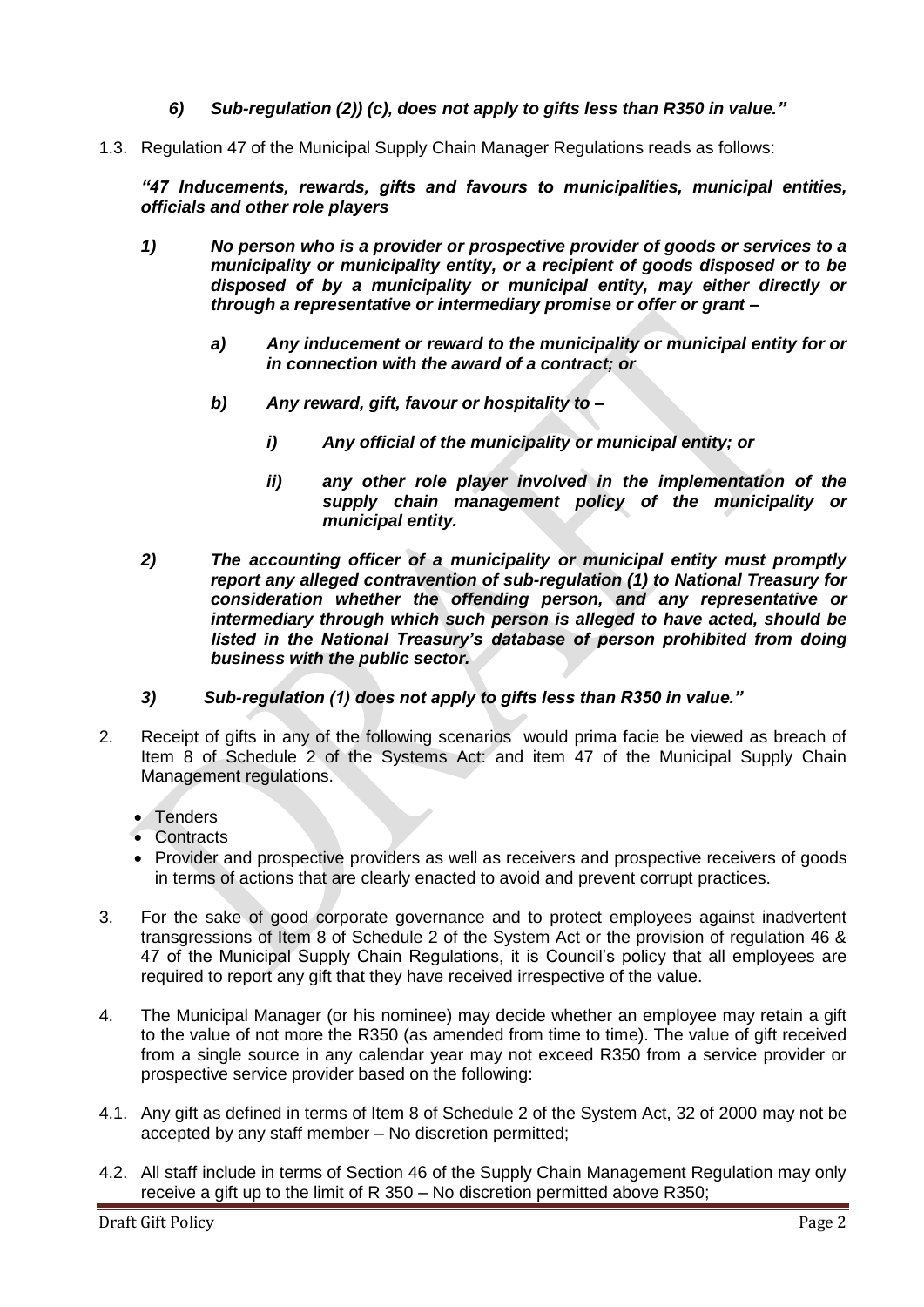- 4.3. All staff not included in terms of Section 46 of the Supply Chain Management Regulations may only receive a gift up to the limit of R350 – May apply on the prescribed format for consideration and discretion of the Municipal Manager or his nominee for a gift above R 350;
- 4.4. Items received which could be clearly defined as marketing material does not constitute a gift
- 5. Should the value of the gift be uncertain or disputed, the value of the gift will be determined by the Municipal Manager (or his nominee)
- 6. Sect 14 and 14A will apply to any breach of Item 8 of Schedule 2 of the Systems Act. Item 14 and 14A reads as follows:

*"Item 14. Breaches of Code. – Breaches of his Code must be dealt with in terms of the disciplinary procedures of the municipality envisaged in section 67 (1) (h) of this Act."*

*"Item 14A. Disciplinary steps. – (1) A breach of this Code is a ground for dismissal of the disciplinary steps against a staff member who has been found guilty of such a breach.*

- *2) Such other disciplinary steps may include –*
	- *a) Suspension without pay for no longer than three months;*
	- *b) Demotion;*
	- *c) Transfer to another post;*
	- *d) Reduction in salary, allowance or other benefits; or*
	- *e) An appropriate fine."*
- 7. Employees must report gifts received by completing and submitting the attached form (annexure B) to his/her Section 57 Manager. The declaration of gifts received must contain a description of the gift, the value of the gift as well as the sources of the gift. Section 57 Managers must report gifts received in prescribed format (Annexure "B") to the Municipal Manager (or his nominee.) The Municipal Manager must report gifts received to the Executive Mayor.
- 8. Each Section 57 Manager are required to keep a register of all gift received within his/her Directorate and that such be available for audit on an annual cycle.
- 9. The Section 57 Manager: Corporate Services is responsible to communicate this policy to employees on an annual basis.
- 10. The Section 57: Corporate Services is responsible to ensure that this policy is included in induction sessions for new appointees.
- 11. That this policy be implemented on the date of approval.

**Signed at …………………… on this ……….. day of ………………………………………..…………**

**MUNICIPAL MANAGER IMATU CHAIRPERSON SAMWU CHAIRPERSON** 

**…………………………… ………………………….. ………………………..……………….**